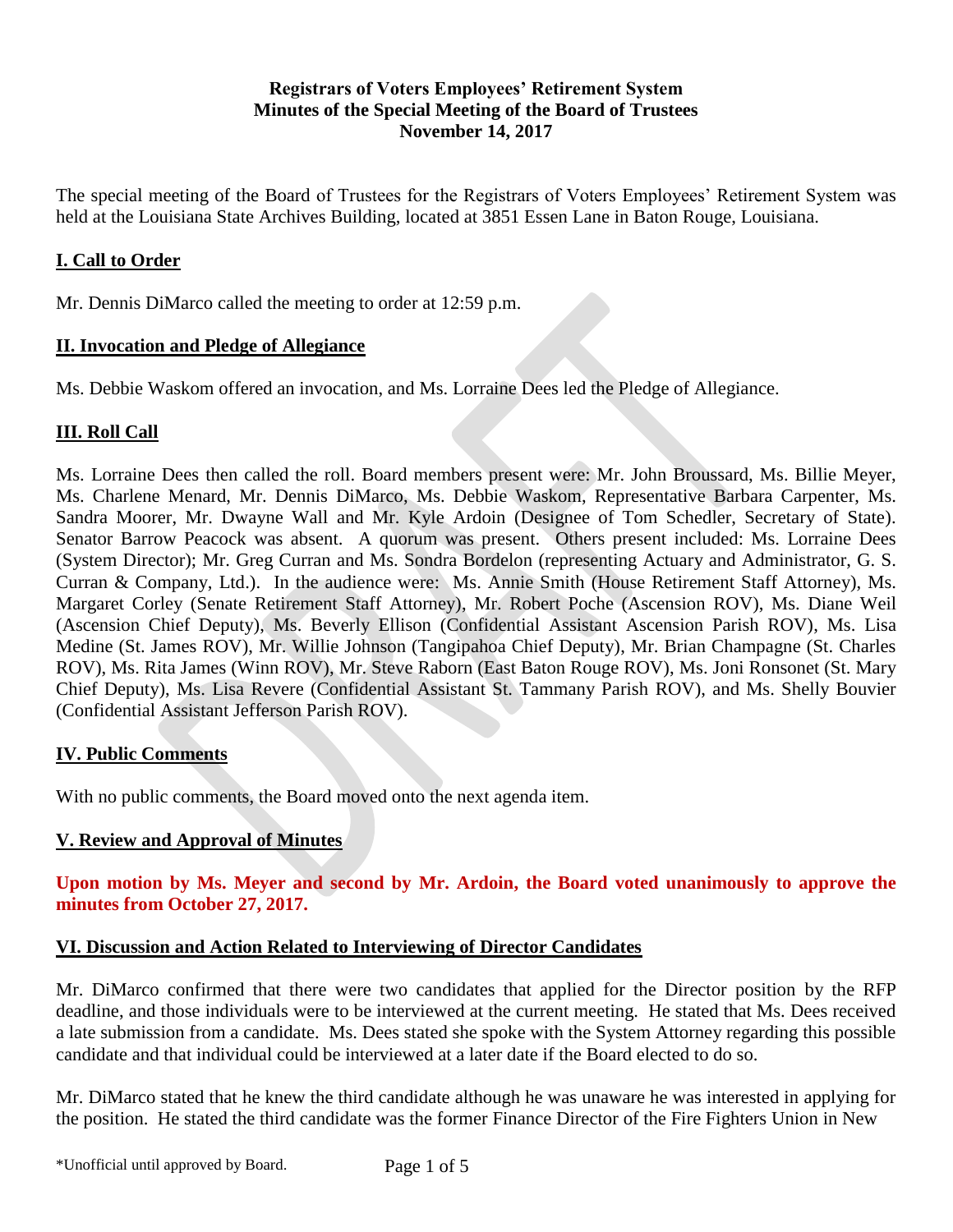Orleans. Mr. DiMarco shared with the Board that although the third candidate has an impressive resume, he has requested a salary of \$175,000 plus expenses and office rent.

Ms. Moorer asked about the possibility of appointing a Director from the members of a firm. Ms. Dees stated that when the System Attorney submitted a request for the Attorney General's opinion regarding this matter, the response received was that our law required a Director. Ms. Dees further stated that the System would have to go to legislature to change the statute to state Director and/or Third Party Administrator.

Ms. Ronsonet mentioned that she thought the deadline to apply for the Director position for ROVERS had ended. Mr. DiMarco agreed that the deadline had passed. Ms. Ronsonet then stated that she knew of another individual interested, however since the deadline had passed that person did not apply. Mr. DiMarco stated that the Board had the right to decide to interview other candidates if they thought it was in the best interest of the System and also could at a later date re-advertise the RFP.

## **VII. Counting of Ballots for Board of Trustee Election**

Mr. DiMarco suggested that no Board member or Registrar should open or count the ballots; however anyone was welcome to observe the opening of the ballots or recount the ballots once the initial count was complete. Ms. Moorer stated that ROVERS law indicates that the Board members are the ones to count the ballots. Mr. DiMarco stated that he wants to have a fair election for both candidates, and therefore would like to have two individuals that are not Board members or Registrars to open and count the ballots.

**Upon motion by Mr. Ardoin and second by Ms. Waskom, the Board voted nine to one, to have all ballots opened and counted by two individuals that were not Registrars and not members of the Board but allowing anyone interested to recount after initial counting was completed. The motion passed with only Ms. Moorer opposing the vote.**

Mr. DiMarco confirmed that the final review of the ballots will be completed by the Board. He confirmed that both Ms. Bordelon and Mr. Curran from G. S. Curran & Company would open and count the ballots at the back of the meeting room. Ms. Waskom asked Mr. Poche and Ms. Meyer if they accepted Ms. Bordelon and Mr. Curran opening and counting ballots. Both Mr. Poche and Ms. Meyer stated they agreed with the process discussed.

Ms. Dees confirmed that ballots received were stamped with the date and time received and organized in large envelopes by date received. Also, she confirmed that three ballots were placed in a separate envelope because the ballots were either returned with the ballot envelope only instead of the return envelope required or returned after the deadline. Ms. Dees confirmed the deadline for returned ballots was October 6, 2017, and then brought the three ballots up to the Board members to be reviewed.

**Upon motion by Ms. Waskom and second by Mr. Wall, the Board voted unanimously to reject the two ballots that were received after the deadline.**

**Upon motion by Ms. Waskom and second by Ms. Menard, the Board voted unanimously to reject the third ballot due to the fact that it was received in the ballot envelope only therefore making the sender unidentifiable.**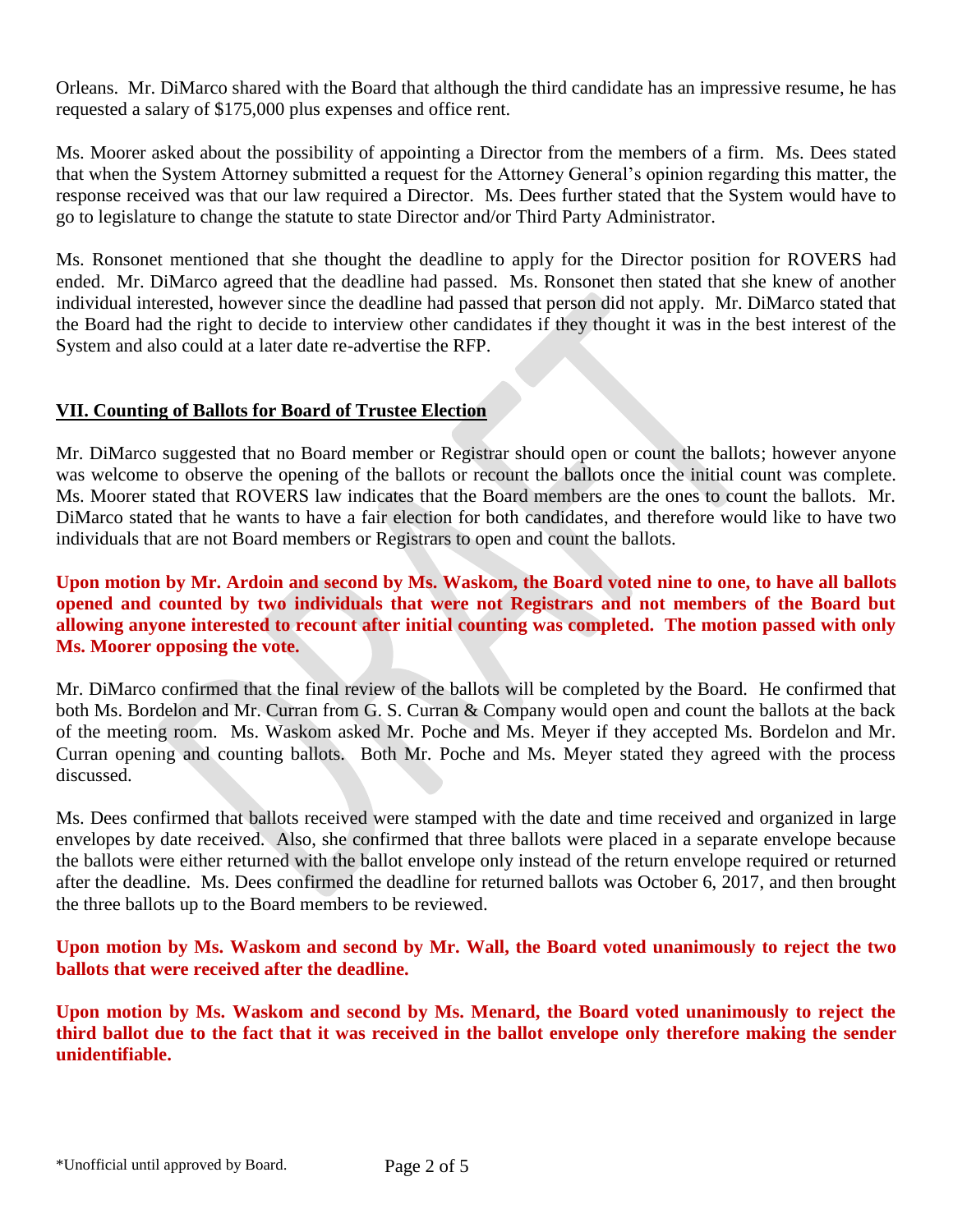Mr. DiMarco asked for the total count of valid ballots, and Ms. Dees confirmed that there were 171 submitted.

While Ms. Bordelon and Mr. Curran were opening and counting ballots with Ms. Ronsonet observing, Mr. DiMarco suggested that the interview of Director Candidates would begin.

## **VI. Discussion and Action Related to Interviewing of Director Candidates (Continued…)**

First, the Board interviewed Ms. Kathy Bourque. Ms. Bourque stated that she was previously employed by Municipal Police Employees Retirement System (MPERS) for over thirty years where she held the position of Director for the last ten years. She stated that she currently resides in Gonzales, Louisiana. Ms. Bourque confirmed she is on vacation leave until April 1, 2018 and at that time she will complete DROP with MPERS. The members of the Board questioned Ms. Bourque regarding her professional experience, educational history, work skills, and salary requirements.

At the end of her interview, Ms. Meyer asked Ms. Bourque if she could send Ms. Dees a list of references. Ms. Bourque agreed to do so.

After discussion among the Board, it was determined that the System Attorney would need to answer several questions regarding the possible hiring of Ms. Bourque due to her current participation in the DROP program with MPERS.

Next, the Board interviewed Mr. John Montanio. Mr. Montanio stated he was employed by eQHealth Solutions where he holds the position of Chief Financial Officer since February of 2016. He stated that he currently resides in Baton Rouge, Louisiana. He confirmed that his current company was being outsourced, so he has begun searching for new employment opportunities. The members of the Board questioned Mr. Montanio regarding his professional experience, educational history, work skills and salary requirements.

## **Upon motion by Ms. Menard and second by Ms. Meyer, the Board voted unanimously to amend the agenda by moving ahead to agenda item IX and X.**

## **IX. Discussion and Action Related to Director sending letter to ROVERS Association President regarding the findings from the Public Records Request & requesting a reponse by the January meeting**

Ms. Dees stated that she had submitted records to the ROV Association Board beginning in May of 2017 and then received additional requests in July of 2017. Mr. DiMarco asked Ms. Dees if any material fraud or material misrepresentation had been discovered in the documents submitted. Ms. Dees confirmed that none had been discovered to her knowledge. Mr. DiMarco stated that the ROVERS Board should be notified immediately if any evidence were discovered that would require a change to any current procedures. Mr. DiMarco then asked Ms. Dees to submit a formal written request to the ROV Association Board for an update on their findings, if any, discovered in the wealth of material that was provided to them. Mr. Ardoin suggested that Ms. Dees work with the System Attorney on the written formal request to the ROV Association Board.

**Upon motion by Ms. Menard and second by Ms. Waskom, the Board voted unanimously to authorize the System Director and System Attorney to draft a formal written request to be submitted to the ROV Association Board requesting a report of their findings from the Public Records Request made earlier this year.**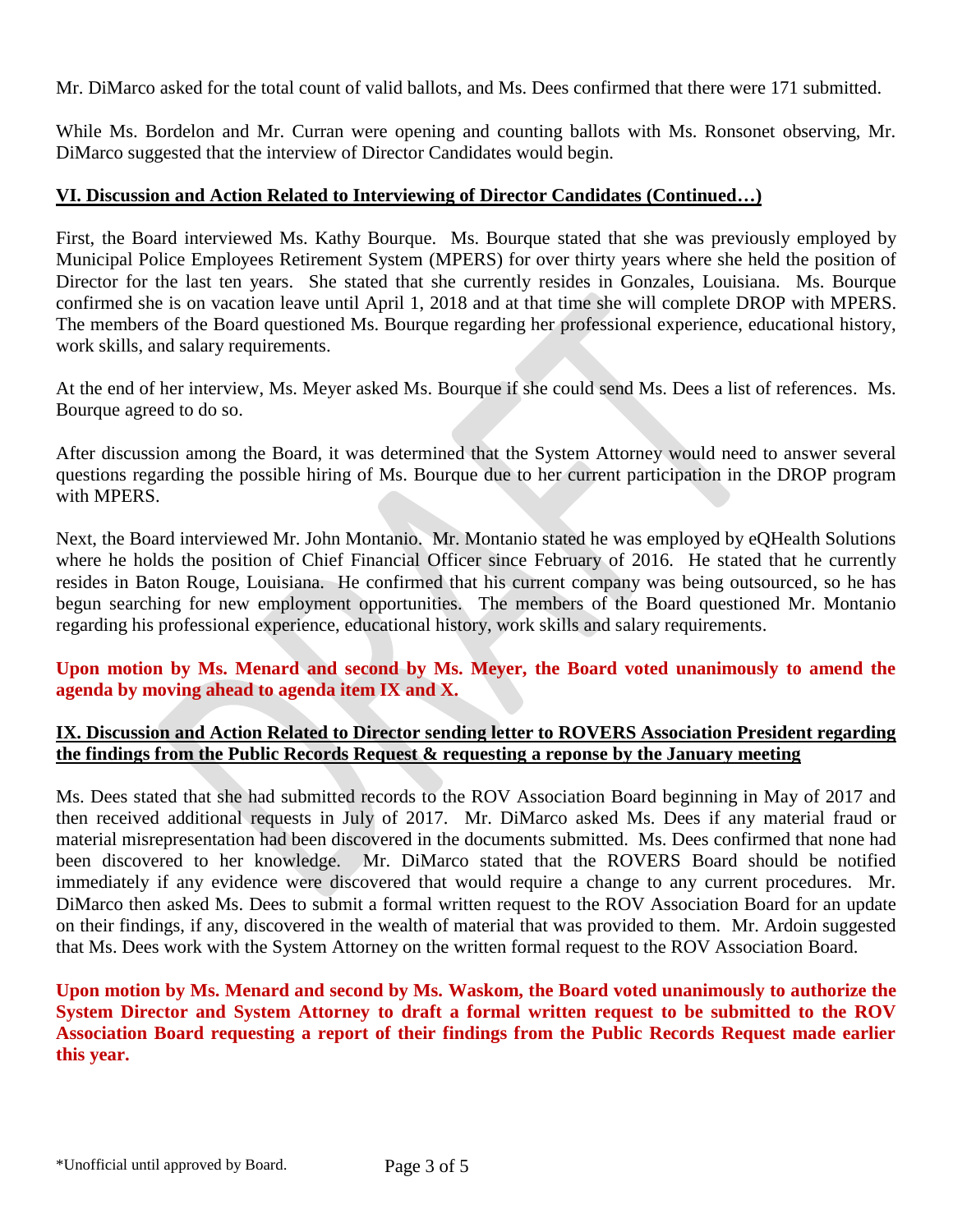## **X. Discussion and action related to date, time and location of next Board Meeting**

After discussion among the Board and Mr. Curran, the next meeting was scheduled for Monday, December 11, 2017, at 1:00 p.m. at the Renaissance Hotel in Baton Rouge, LA.

Mr. DiMarco stopped the meeting for a break at 2:29 p.m.

The meeting resumed at 2:45 p.m.

# **VIII. Announcement of Results of Board of Trustee Election**

Mr. DiMarco explained to the Board that there were nine ballots that were submitted with either having no ballot or no affidavit. He passed the submissions around so that all Board members could review each one. Ms. Waskom suggested that each Board member initial each envelope which would indicate that the submission was reviewed and rejected. Ms. Meyer recused herself from the procedure, since she was a candidate in the current election process.

### **Upon motion by Ms. Waskom and second by Ms. Menard, the Board voted unanimously to reject the nine ballots that either had no ballot in the envelope or no affidavit in the envelope. Ms. Meyer abstained from the motion.**

Mr. DiMarco confirmed that individuals that could be identified with having invalid ballots would be notified that their votes were not counted.

After ballots were counted by Ms. Bordelon and Mr. Curran, Ms. Waskom and Representative Carpenter of the Board completed a second count of the results.

Mr. DiMarco announced that Mr. Poche had a total of 110 votes and Ms. Meyer had a total of 51 votes. Mr. Poche has been elected as the newest Board member effective January 1, 2018, and Ms. Meyer will complete her term effective December 31, 2017.

Mr. DiMarco stated the ballots would be maintained for record keeping purposes.

**Upon Motion by Representative Carpenter and second by Ms. Menard, the Board voted unanimously to begin Executive Session regarding the discussion of Director Candidates at 3:04 p.m.**

**Upon motion by Mr. Ardoin and second by Ms. Waskom, the Board voted unanimously to end Executive Session and resume the meeting at 3:43 p.m.**

Mr. DiMarco indicated that there were three issues discussed in Executive Session.

**Upon motion by Mr. Broussard and second by Ms. Moorer, the Board voted unanimously to direct Ms. Dees to contact Duplantier, Hrapmann, Hogan & Maher, LLP, CPA's and G. S. Curran & Company to draft a proposed budget which should include the salary for a full time Director, a full time or part-time employee, costs for office space, and any additional operating expenses.**

**Upon motion by Mr. Broussard and second by Ms. Menard, the Board voted unanimously to suspend the search for an Executive Director for ROVERS pending further refinement of the proposed budget associated with operating a new office.**